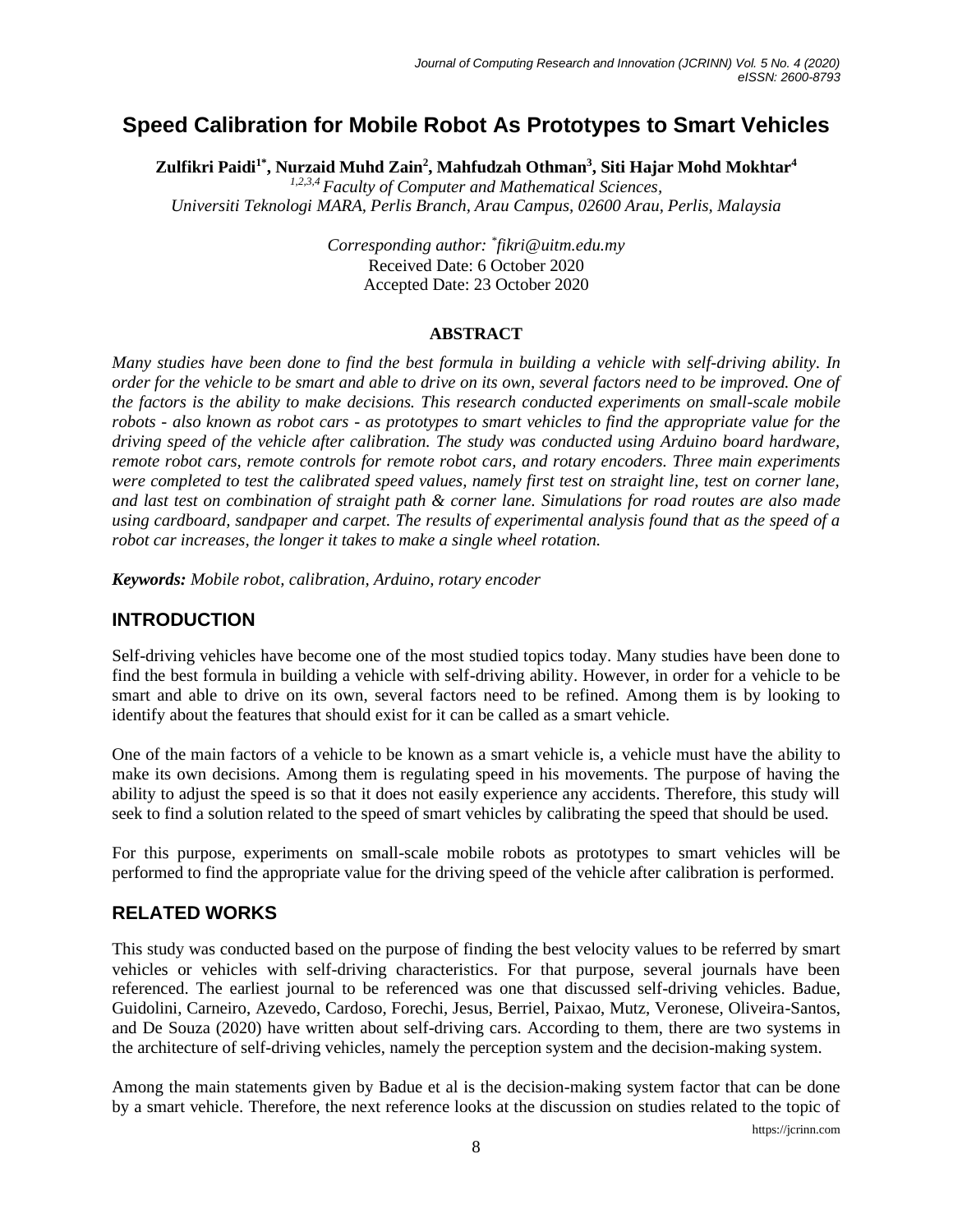care from hazards such as accidents due to speed. This is because a smart vehicle must always be able to keep itself from getting involved in problems such as accidents. Costa, Rauen, and Fronza (2020) have conducted studies on vehicle velocities that can cause accidents. Their study used video analysis along with local information to build information on velocity. Speed estimates are based on a combination of velocity calculations on videos obtained through photogrammetry techniques and accident-related information at the scene. Through the study, Costa et al have proposed the use of "pixel scale image factor" as a method of calculating the distance from the vehicle to the camera in different video frames.

Next for the purpose of this project, a discussion that studies velocity using sensors and radar as done by Verma and Tandan (2020) has been seen. In their study, Verma and Tandan have collected information on the condition and velocity of vehicles driven using pre-installed sensors and radar. The purpose is to ensure that the latest information obtained can be used to help drivers make decisions during the driving process. Based on the information gathered regarding the speed and condition of the vehicle after the test drive is completed, Verma and Tandan have proposed to compare it with the existing driverless driving system.

Another method as stated by Wang and Horn (2020) discusses how to avoid accidents by providing timeto-contact (TTC) feedback control. In their study, Wang and Horn used detailed mathematical analysis and algorithm implementation to conduct the study. The result was that Wang and Horn stated the machine for the vision-based TTC Algorithm they had discussed, could be used on Android smartphones running in real time.

As a more direct approach to this study, the allocation for the velocity movement of the robot to be implemented is on a small scale. On this factor, discussions by Censi, Franchi, Marchionni, & Oriolo, (2013) have been referred to. In their paper, Censi et al have studied velocity movements on robots using mobile phones equipped with sensors and odometers. Basically, odometry and sensors have been used by Censi et al to estimate the movement of robots. This project has been undertaken to calibrate odometry and sensors simultaneously. The calibration performed on the robot involves an estimate of six parameters: three for odometry for the fingers and the distance between the wheels. While the other three are for the position of the sensor placed on the robot. As a result of experiments, Censi et al found that the calibration of each parameter can be done simultaneously by measuring the wheel velocity and data from the exteroceptive sensor. This can be achieved provided; such methods do not require robots to move along a specific path, and the simultaneous calibration methods performed should be formulated as maximum problems and solutions that can be found in closed form.

Finally, a study on risk in odometer measurement errors such as the discussion conducted by Borenstein & Feng (1996) is referred to. In their study, Borenstein and Feng proposed a reduction in odometric measurement errors in measurements on mobile robots. To this end, Borenstein and Feng have identified major errors that can occur during odometry measurements. To avoid repeated mistakes, Borenstein and Feng suggested that the calibration be done occasionally. The main result obtained with the implementation of occasional calibration is to reduce errors in finding accuracy in odometry.

## **METHODS**

This study was conducted using Arduino Board hardware, remote robot car, remote controller for the remote robot car, and rotary encoder. In addition, Arduino Software (IDE) has been used for program encoding on the Arduino Uno board.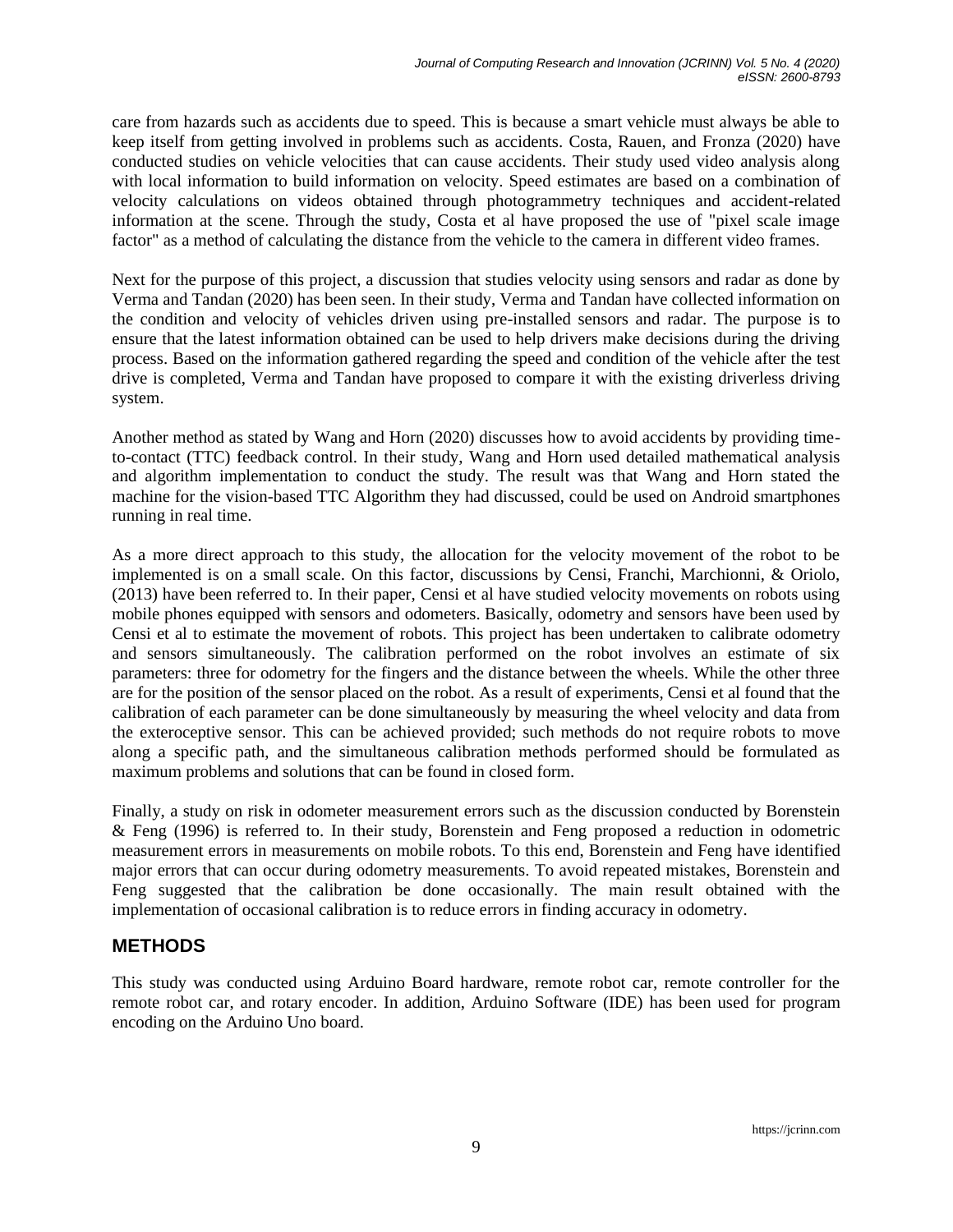## **Mobile Robot Programming**

A robot car needs travel guidance to allow it to move in an environment. We can provide this guidance through built-in programs. To measure velocity, a rotary encoder will be used to measure the speed limit of the robot car movement.

An algorithm is a sequence of programs that apply a step-by-step solution to solve a problem. Programs written in the Arduino programming language are referred to as sketches. For this project, only one sketch is required. The sketch used is for rotary encoder and LCD display. The sketch will receive the input signal from the rotary encoder, the program will calculate the speed from the input signal and display it on the LCD.



Figure 1: Rotary encoder with LCD flowchart

## **Environmental Preparation for Speed Calibration**

The environment that normally exists during a moving car will be created as a simulation for the purpose of this study. Among such environments is to create different types of road surfaces for the movement of robot cars. The first environmental situation created was by using cardboard. Cardboard is used in experiments as a simulation of a normal road surface. The second environmental situation created was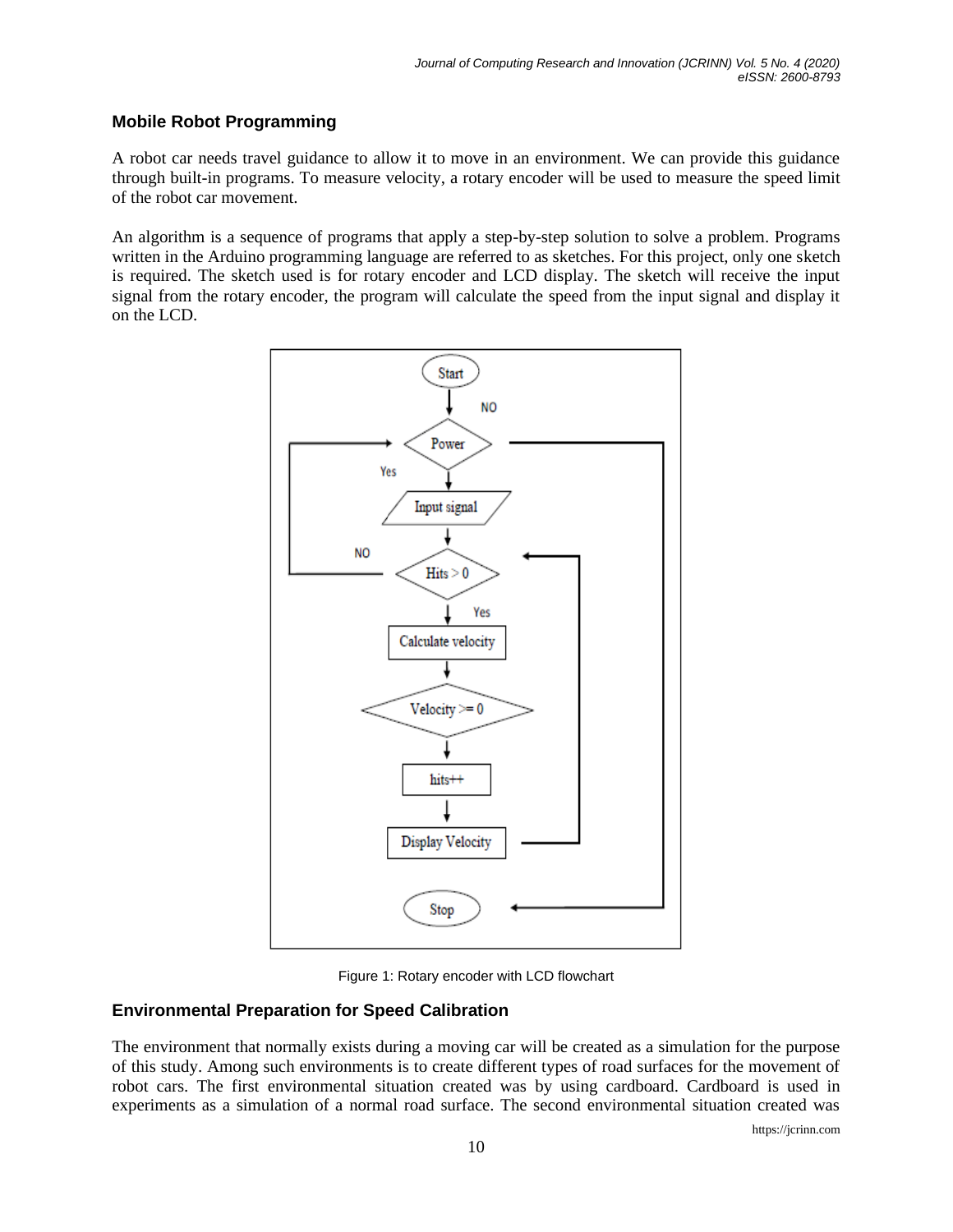using sandpaper. Sandpaper is used as a simulation of a road with a rough surface full of rocks. This rough surface is also used to measure the rate of decrease in velocity that occurs due to friction. A third environmental situation was created using a carpet. Carpets are used as a simulation of a road full of long grass for the movement of a car. This grassy surface is also used to measure the rate of velocity that may decrease due to friction or rise due to sliding.

## **Preparation of Experiments**

We have prepared three environmental preparations for the experiments to be carried out with three different road structures. Prior to that, we have also provided a preliminary experiment to determine the time taken by a complete cycle taken by a rotary encoder, and the maximum value of the speed limit that can be detected by a rotary encoder.

### **i) Preliminary 1: Experiment on Rotary Encoder Rotation**

This experiment was performed to see the time taken in one rotation using a rotary encoder. The value obtained will be the benchmark for the next experiment.

### **ii) Preliminary 2: Experiment on Rotary Encoder Detector**

This experiment was performed to see the usability of the rotary encoder detector to be used, up to a maximum velocity level.

#### **iii) Road Structure 1: Experiment with Straight Line Motion**

In this experiment, the mobile robot will move for 100 cm in straight line motion as seen in the figure below. Robot mobile will move in different type of surface. Observation is needed when the experiment conducted. The speed of the mobile robot is taken as a result for every experiment conducted.





## **iv) Road Structure 2: Experiment with Corner Path Motion**

In this experiment, the mobile robot will move for 50 cm in corner as soon as started as seen in the figure below. Robot mobile will move in different type of surface. Observation is needed when the experiment conducted. The speed of the mobile robot is taken as a result for every experiment conducted. To calculate the rotation for every experiment, the equation below has been used: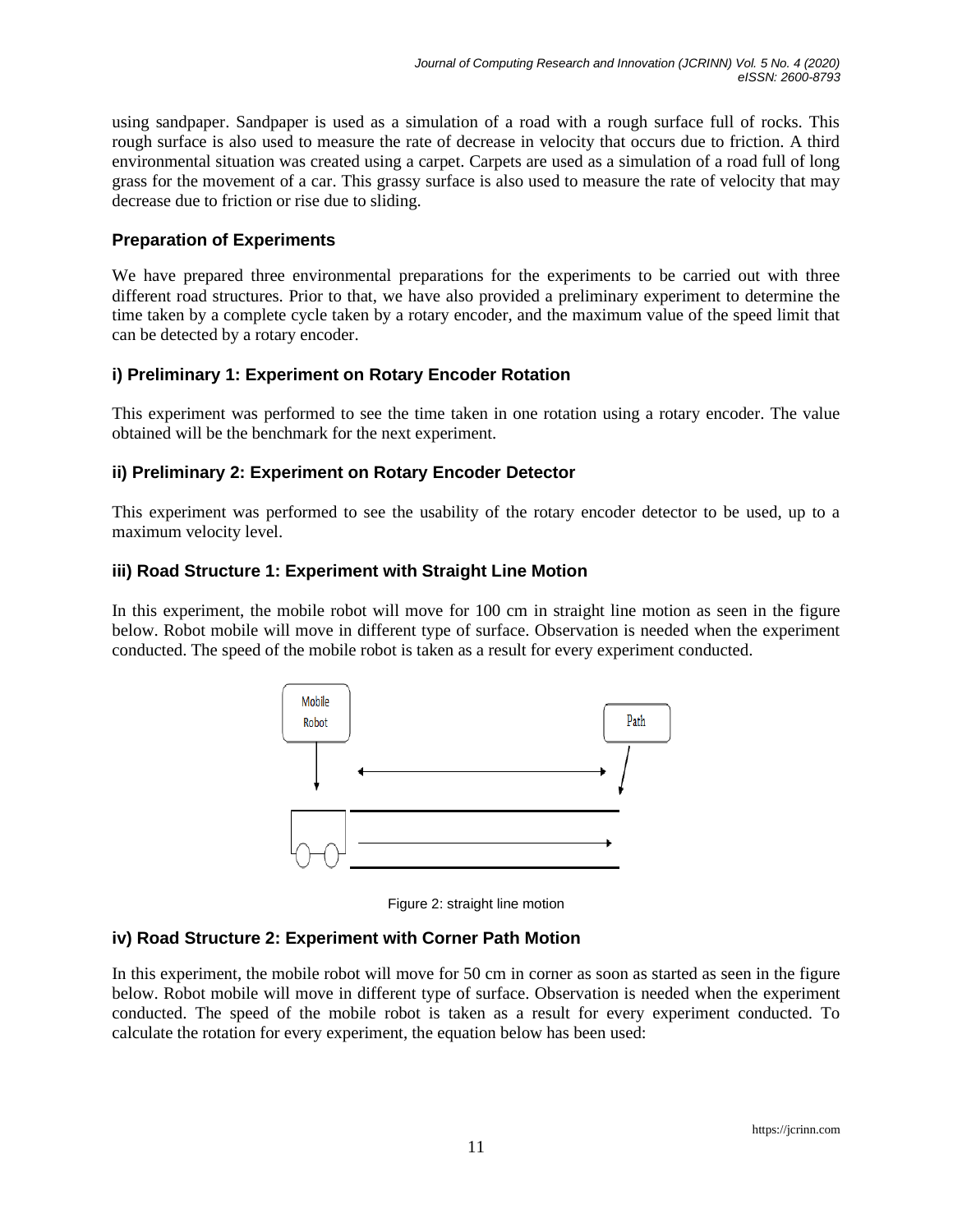



#### **v) Road Structure 3: Experiment with Straight Line and Corner Path Motion**

In this experiment, the mobile robot will move for 50 cm in straight line motion before move in corner path as seen in the figure below. Robot mobile will move in different type of surface. Observation is needed when the experiment conducted. The speed of the mobile robot is taken as a result for every experiment conducted. To calculate the rotation for every experiment, the equation below has been used:



Figure 4: Straight line and corner path motion

We will use the Equation 1 and Equation 2 to calculate the rotation for each experiment happens in Figure 2, Figure 3, and Figure 4.

$$
N (total number of rotation) = \frac{total distance travel}{circumference}
$$
\n
$$
A (time taken for one rotation) = \frac{N (total no of rotation)}{time taken}
$$
\nEquation 2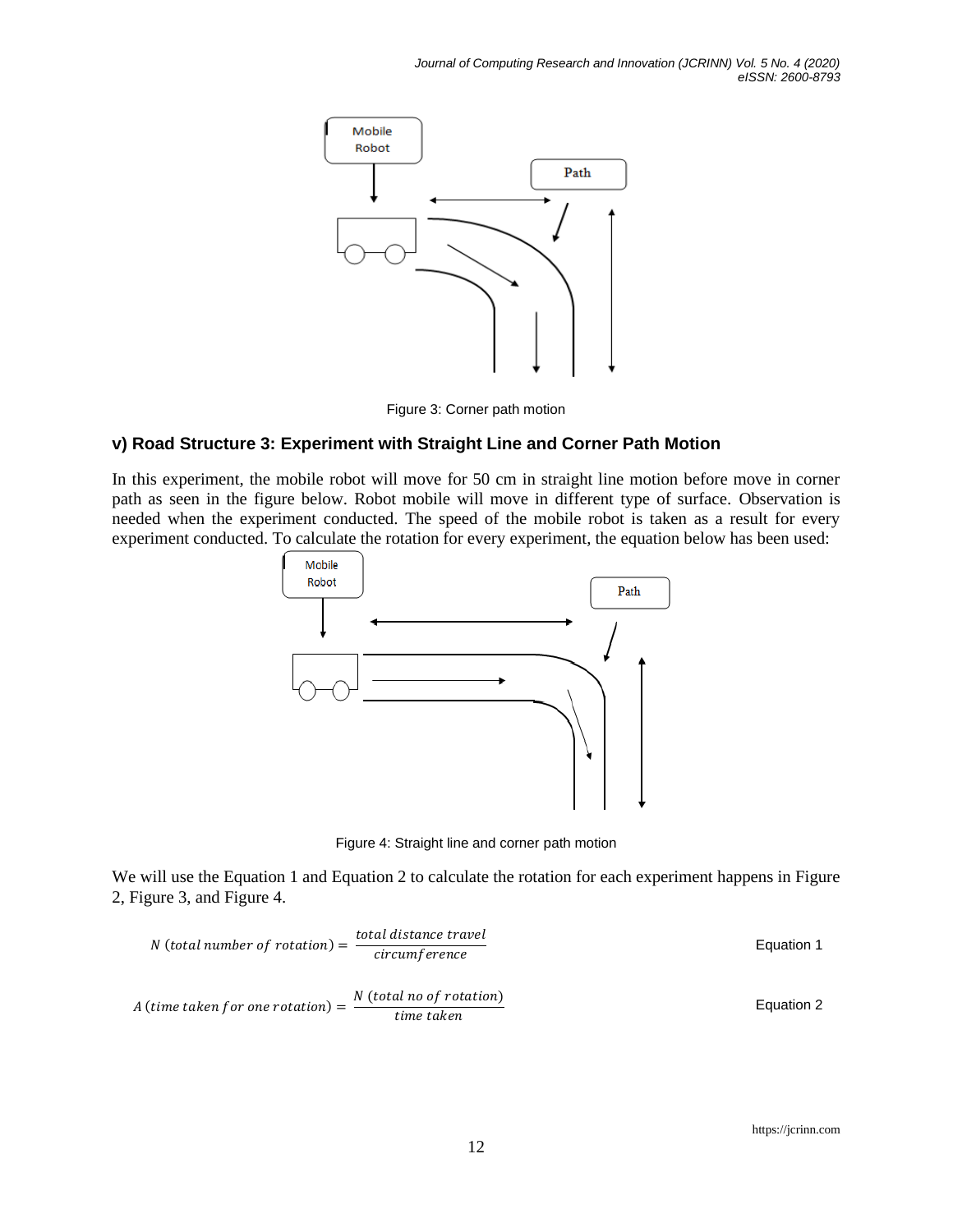## **RESULTS AND DISCUSSION**

The results achieved for the preliminary experiments can be concluded as follows:

#### **Preliminary 1 and 2: Experiment on Rotary Encoder Rotation and Rotary Encoder Detector**

Table 1: Rotation time

| Number of | Time taken |
|-----------|------------|
| Rotation  | (s)        |
|           | 1.5        |

|  | Table 2: Detection test |  |
|--|-------------------------|--|
|--|-------------------------|--|

| Velocity<br>(mm/ms) | Detection<br>(Y/N) |
|---------------------|--------------------|
| 0.00                | v                  |
| 1.57                | Y                  |
| 4.71                | Y                  |
| 6.28                | Y                  |
| 14.14               | Y                  |
| 15.00               | N                  |
| 15.56               | N                  |

The first analysis is the rotary encoder rotation and the detection on the rotary encoder. Based on the experiment in Table 1, it shows that one full rotation of slotted disk take 1.5 second. Based on the experiment in Table 2, rotary encoder only detected small speed than a fast and powerful speed. The encoder only detect speed until 14.14 mm/ms which small and cause the limitation to the research project since it cannot fully utilized it in the experiment. From the experiment, it can be concluded that the higher the speed the higher chances the encoder not to detect the rotation.

The results of experiments related to different road structures can be established as follows:

#### **Road Structure 1: Experiment with Straight Line Motion**

In the first structure related to the use of straight roads, two tables namely Table 3 and Table 4 have been formed.

| Type of<br>Surface | Speed taken<br>(cm/s) | Time taken<br>(s) | Smooth<br>movement<br>(Y, N) |
|--------------------|-----------------------|-------------------|------------------------------|
| Cardboard          | 125                   | 0.8               |                              |
| Sandpaper          | 90.9                  | 1.1               |                              |
| Carpet             | 83.4                  | 12                |                              |

Table 3 compares the journey made by robot cars on the surface of cardboard, sandpaper, and carpet. The speed on each route is recorded along with the travel time period along the 100cm travel distance. By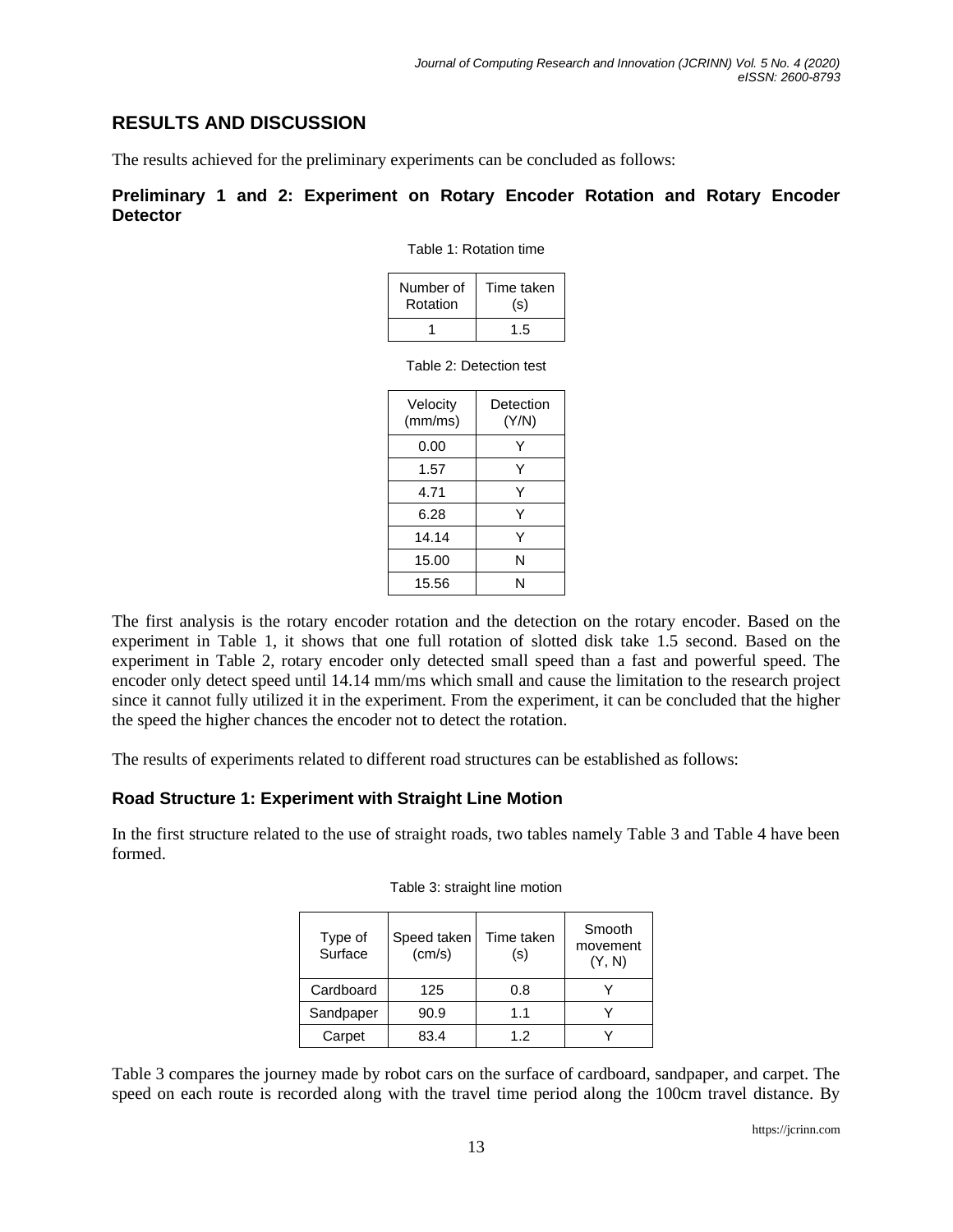comparison, it is found that the path on the cardboard is the fastest at 125 cm/s with the shortest duration of 0.8 s. While the carpeted path gives the slowest speed of 83.4 cm/s with time taken for 1.2 s to complete the journey.

| Type of<br>Surface | Number of rotation | Time taken<br>(s) | Time taken for<br>one rotation<br>(ms) |
|--------------------|--------------------|-------------------|----------------------------------------|
| Cardboard          | 314                | 0.8               | 0.3925                                 |
| Sandpaper          | 314                | 1.1               | 0.2855                                 |
| Carpet             | 314                | 12                | 0.2617                                 |

Table 4 compares the same road structure, but focuses more on the number of turns made. Based on Table 4, we can see that the time taken in one rotation is preceded by a carpeted surface with a duration of 0.2617 ms compared to sandpaper with a duration of 0.2855 ms and cardboard for 0.3925 ms.

#### **Road Structure 2: Experiment with Corner Path Motion**

On the second road structure through the corner lane, two tables namely Table 5 and Table 6 were recorded.

| Type of<br>Surface | Speed taken<br>(cm/s) | Time taken<br>(s) | Smooth<br>movement<br>(Y, N) |
|--------------------|-----------------------|-------------------|------------------------------|
| Cardboard          | 25                    | 1.0               |                              |
| Sandpaper          | 17.9                  | 1.4               |                              |
| Carpet             | 19.2                  | 1.3               |                              |

Table 5: Corner path motion

Again like Table 3, Table 5 also compares three surfaces as paths yet using different road structures. The results of the comparison in Table 5, found that the cardboard again gave the highest velocity of 25 cm/s with a time taken of 1.0 s. However, in contrast to Table 3, in Table 5 it is found that sandpaper gives the slowest velocity value of 17.9 cm/s with a duration of 1.4 s compared to carpets that only take 1.3 s with a velocity of 19.2 cm/s.

| Type of<br>Surface | Number of rotation | Time taken<br>(s) | Time taken for<br>one rotation<br>(ms) |
|--------------------|--------------------|-------------------|----------------------------------------|
| Cardboard          | 63                 | 1.0               | 0.0630                                 |
| Sandpaper          | 63                 | 1.4               | 0.0450                                 |
| Carpet             | 63                 | 1.3               | 0.0485                                 |

Table 6 displays the results for the amount of time made in one rotation. The results obtained show that the surface of sandpaper gives the shortest time for one round which is 0.0450 ms compared to the carpet which is 0.0485 ms, and cardboard which is 0.0630 ms.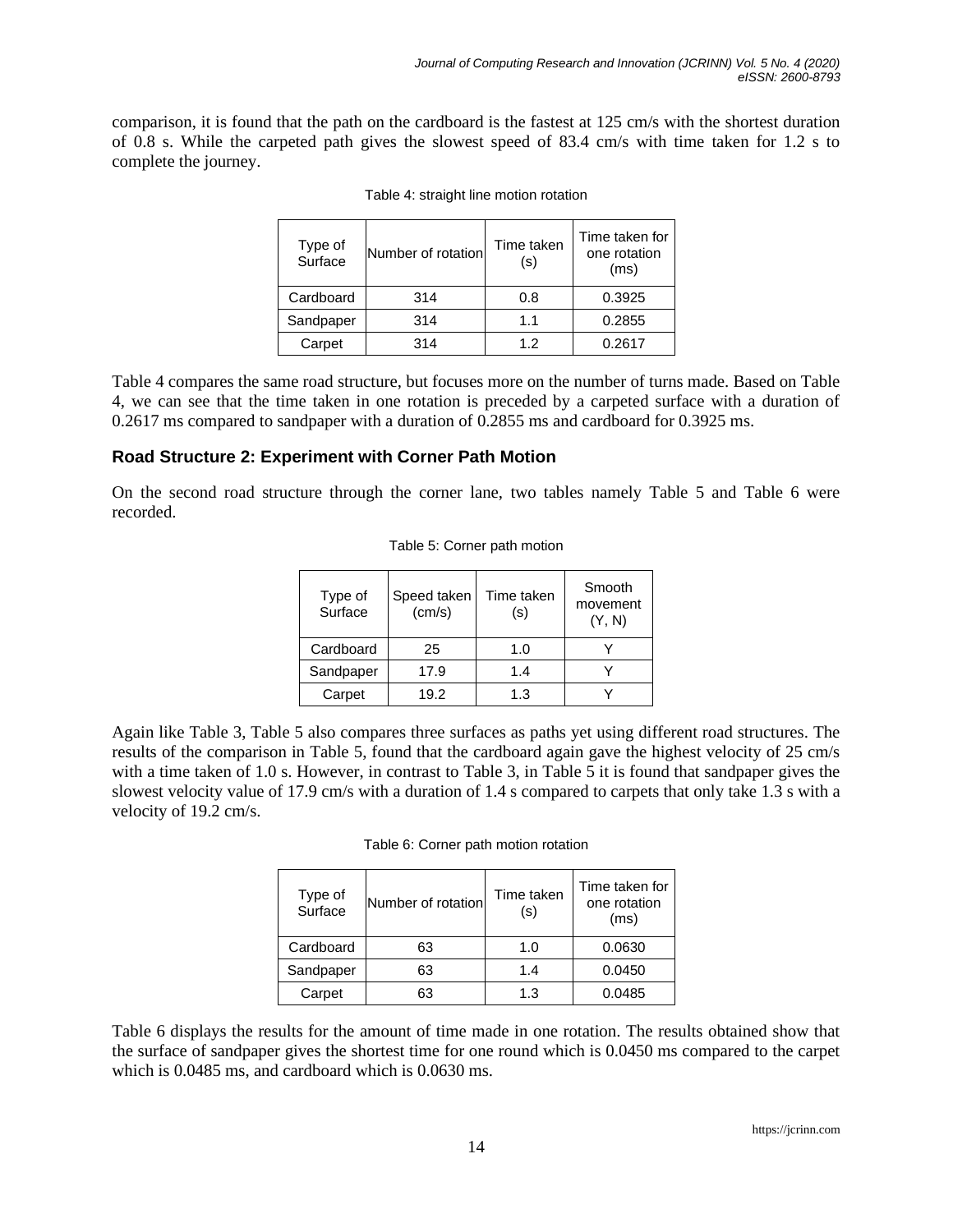### **Road Structure 3: Experiment with Straight Line and Corner Path Motion**

The last road structure to be experimented with is to use a straight road before moving towards the corner lane. The results obtained for this experiment are recorded in Table 7 and Table 8.

| Type of<br>Surface | Smooth<br>movement (Y,<br>N) | Smooth<br>movement<br>During<br>turning (Y, N) | Speed taken<br>(cm/s) | Time taken<br>(s) |
|--------------------|------------------------------|------------------------------------------------|-----------------------|-------------------|
| Cardboard          |                              |                                                | 38.5                  | 1.3               |
| Sandpaper          |                              |                                                | 35.7                  | 1.4               |
| Carpet             |                              |                                                | 41.7                  | 12                |

Table 7: Straight line and corner path motion

Unlike Table 3 and Table 5, the results in Table 7 show the carpeted surface giving the highest velocity of 41.7 cm/s over a period of 1.2 s compared to the velocity of cardboard which is only 38.5 cm/s with a time period of 1.3 s, and sandpaper 35.7 cm/s within a period of 1.4 s.

| Table 8: Straight line and corner path motion rotation |  |
|--------------------------------------------------------|--|
|--------------------------------------------------------|--|

| Type of<br>Surface | Number of<br>rotation | Time taken<br>(s) | Time taken<br>for one<br>rotation (ms) |
|--------------------|-----------------------|-------------------|----------------------------------------|
| Cardboard          | 157                   | 1.3               | 0.1208                                 |
| Sandpaper          | 157                   | 1.4               | 0.1121                                 |
| Carpet             | 157                   | 1.2               | 0.1308                                 |

Table 8 shows the surface with sandpaper giving the shortest time in one rotation which is 0.1121 ms compared to cardboard with 0.1208 ms and carpet with 0.1308 ms.

Each time taken for one rotation as shown in Tables 4, 6 and Table 8 above uses mathematical formulas as found in Equation 1 and Equation 2 in 3.3. These values will then be converted to line graphs as in Figure 5.



Figure 5: Time taken in one rotation for each straight line, corner path, and straight line & corner path.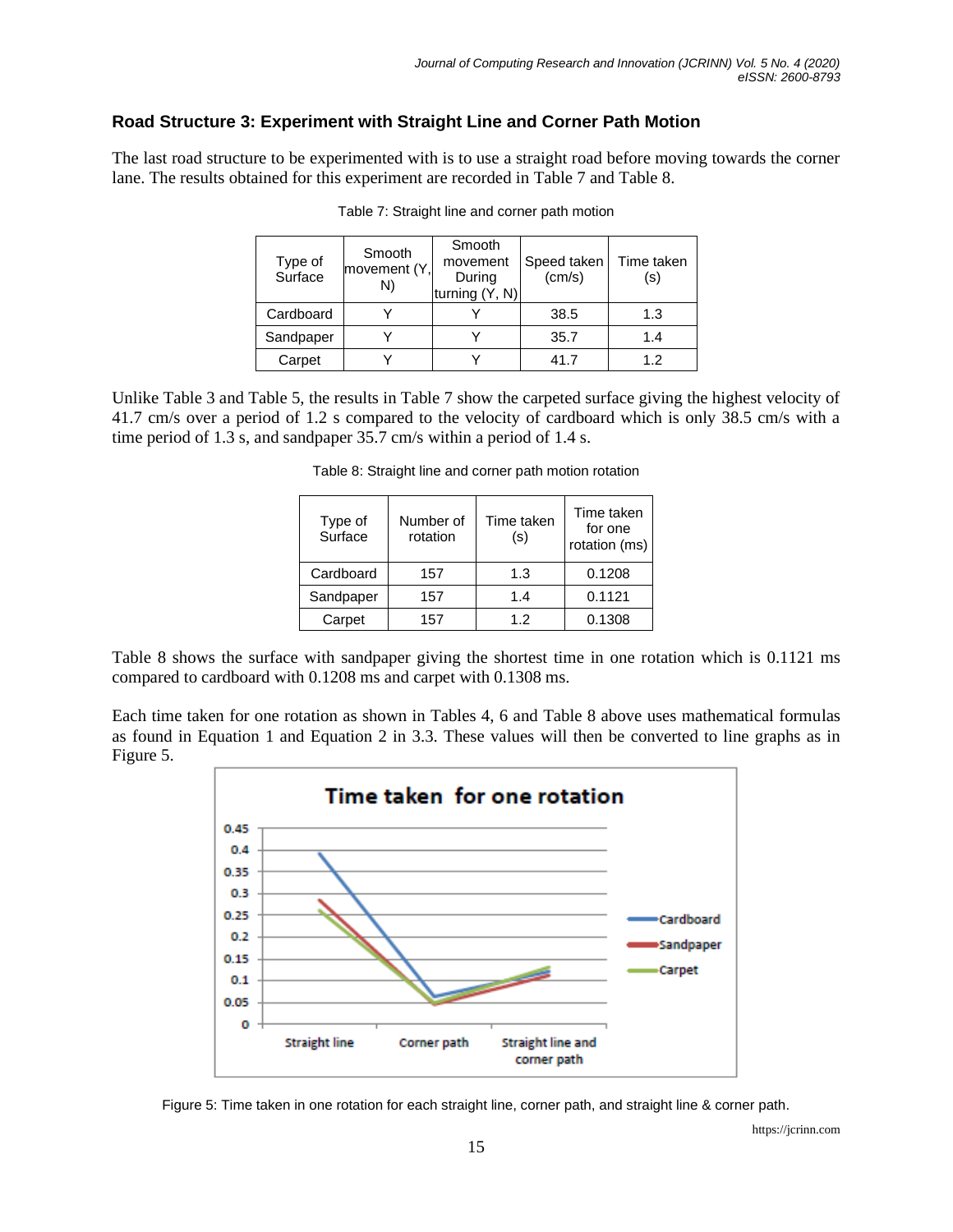Figure 5 shows the relationship of time taken in one round with the type of road structure. On a road structure with a straight line, the maximum speed is taken from the surface of the cardboard which is 125 cm / s but the time required for one rotation for the highest speed is the longest of the other surfaces which is 0.3925 ms. On road structures with corner lanes, the maximum speed is taken from the surface of the cardboard which is 25 cm  $/$  s but the time required for one rotation for the highest speed is the longest from the other surface which is 0.0630 ms. While on a road structure with straight strips & corner lanes, the highest speed is taken from the surface of the sandpaper which is 35.7 cm / s but the longest time taken for one rotation is carpet from another surface which is 0.1308 ms.

From these experiments it is shown that robot cars can move at high speeds on straight road structures and corner lanes when passing through sandpaper. This is an indication that compared to the flat and smooth surface, the movement of the robot car is smoother when going through rough roads. However, on straight road structures & corner lanes it is found that robot cars will experience a decrease in rough road velocity. This happens because when approaching a corner lane, it will slow down the speed of the robot car before it can accelerate back after passing it.

The results of the experimental analysis, it is found that as the speed of the moving object increases, the longer it takes for one wheel to rotate.

## **CONCLUSION AND RECOMMENDATION**

The research project objective is fully achieved. The research project objective are to design and develop speed calibration model for moving object and to analyze and create a model on a speed calibration based on the data collected. During this project, a speed calibration model for moving object is design and develops. From the data collected on the experiment, a model needed to be created to calculate the speed and develop a model on speed calibration. To create the model, rotary encoder is used to calculate the speed on the mobile robot. However, there are several limitation in the encoder that made the encoder only can encode a small speed than a high power speed. To analyze the experimentation, data that has been collected is tabulate. Based on the tabulated data, one by one of the analysis is made. Rotary encoder that has been used has disadvantage since it cannot calculate speed from a powerful and high speed motor. However, it can give accurate speed even to a small speed that can be collected. Based on this project and the experiment done, it can be concluded that as the speed increase the encoder cannot detected it. From the project result, it can be concluded that as the speed increase, the longer time taken for one rotation to complete.

Future studies were suggested for this research project to improve since several recommendations can be made. Recommendations are may use to improving the performance and the ability of the research project in the future. First recommendation that can be used to improve the ability and performance of the research project is use another type of encoder and another recommendation is increase test plan. Taken from the result in the experiment of the research project, rotary encoder is not powerful enough to detect the high speed of dc motor. Therefore, using different type of encoder may increase the detection in the encoder. Increase test plan of the research project is the second recommendation for future study. By increasing the test plan, there are several limitation that arise from the research project can be understand and can be improve. Moreover, increasing test plan may avoid result unreliability.

## **REFERENCES**

Costa, L., Rauen, M., & Fronza, A. (2020). Car speed estimation based on image scale factor. Forensic Science International, 310, 110229. doi: 10.1016/j.forsciint.2020.110229.